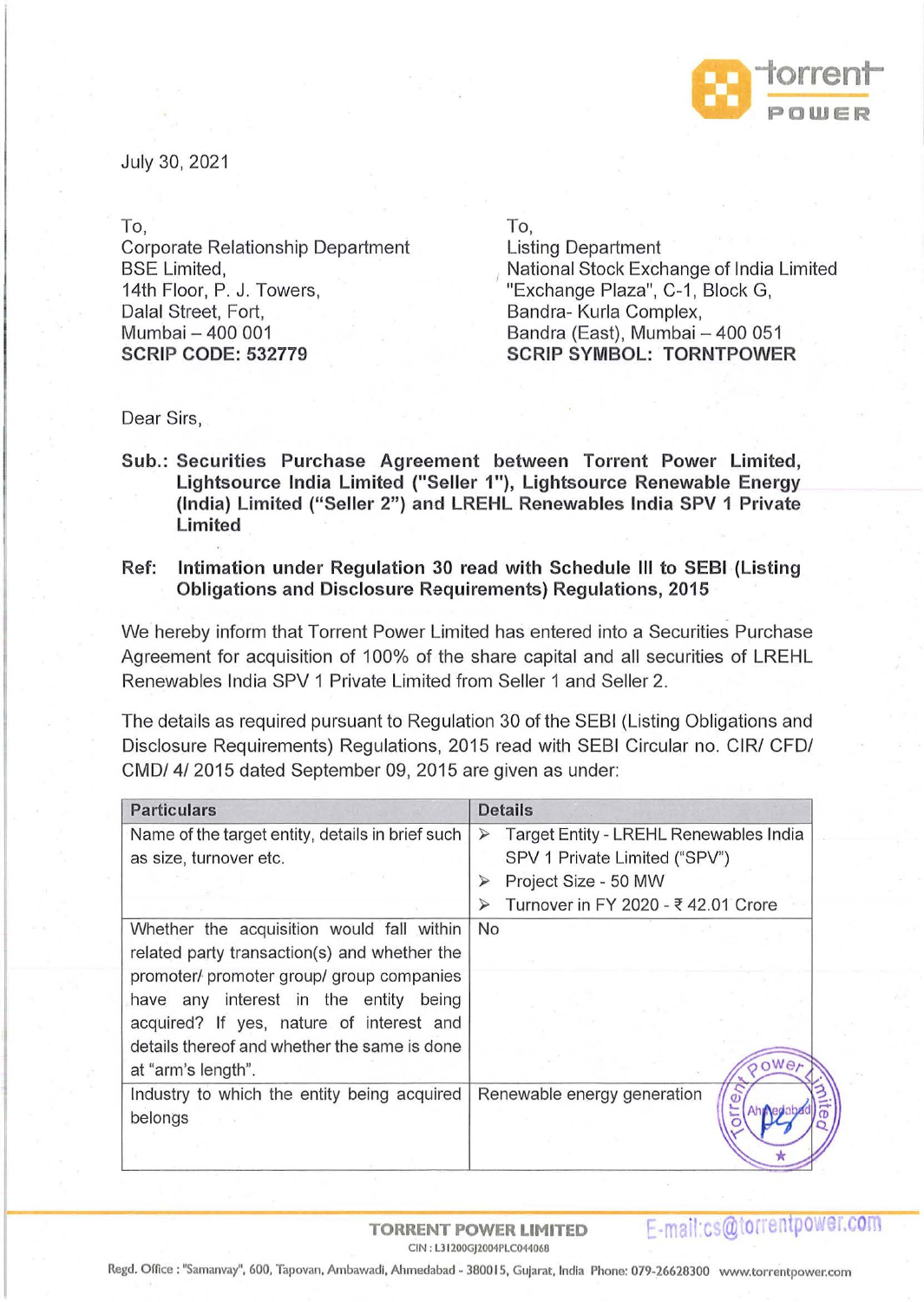| torrent                                                                                                                                                                                                                                                                                                                                                        |
|----------------------------------------------------------------------------------------------------------------------------------------------------------------------------------------------------------------------------------------------------------------------------------------------------------------------------------------------------------------|
| POWER<br><b>Details</b>                                                                                                                                                                                                                                                                                                                                        |
| This acquisition supports the Company's<br>focus area of sustainable growth through<br>Renewable Energy                                                                                                                                                                                                                                                        |
| Not applicable                                                                                                                                                                                                                                                                                                                                                 |
| 60 days from the date of signing of the<br>Securities Purchase Agreement ("SPA")                                                                                                                                                                                                                                                                               |
| Cash                                                                                                                                                                                                                                                                                                                                                           |
| Enterprise value of approx. ₹317 Crore,<br>$\prec$<br>subject to Closing Price adjustments<br>The amount is including Viability Gap<br>$\triangleright$<br>Funding of Rs. 9.8 Crore, which the<br>Company is entitled to receive from<br>SECI. It shall passed on to the Sellers<br>upon receipt from SECI, subject to<br>applicable taxes.                    |
| Acquisition of 100% of the Share capital and<br>all the securities of the SPV held by Seller 1<br>and Seller 2.                                                                                                                                                                                                                                                |
| > SPV was incorporated on November 02,<br>2016 with an objective of generation of<br>electricity using renewable energy<br><b>Turnover</b><br>⋗                                                                                                                                                                                                                |
| Year<br>Amount (in ₹ Crore)                                                                                                                                                                                                                                                                                                                                    |
| FY 2017-18<br><b>NIL</b>                                                                                                                                                                                                                                                                                                                                       |
| FY 2018-19<br>42.33                                                                                                                                                                                                                                                                                                                                            |
| FY 2019-20<br>42.01                                                                                                                                                                                                                                                                                                                                            |
| SPV has operating solar project of 50<br>$\triangleright$<br>MW, having long-term Power Purchase<br>Agreement (PPA) with SECI at a tariff of<br>₹4.43/ kWh and is also additionally<br>eligible to receive VGF support of ₹9.80<br>Crore.<br>The project is located in the state of<br>$\triangleright$<br>Maharashtra and was commissioned in<br>April, 2018. |
|                                                                                                                                                                                                                                                                                                                                                                |

TORRENT POWER LIMITED **E-mail:cs@torrentpower.com** CIN : L31200GJ2004PLC04406B

Regd. Office : "Samanvay", 600, Tapovan, Ambawadi, Ahmedabad - 380015, Gujarat, India Phone: 079-26628300 www.torrentpower.com